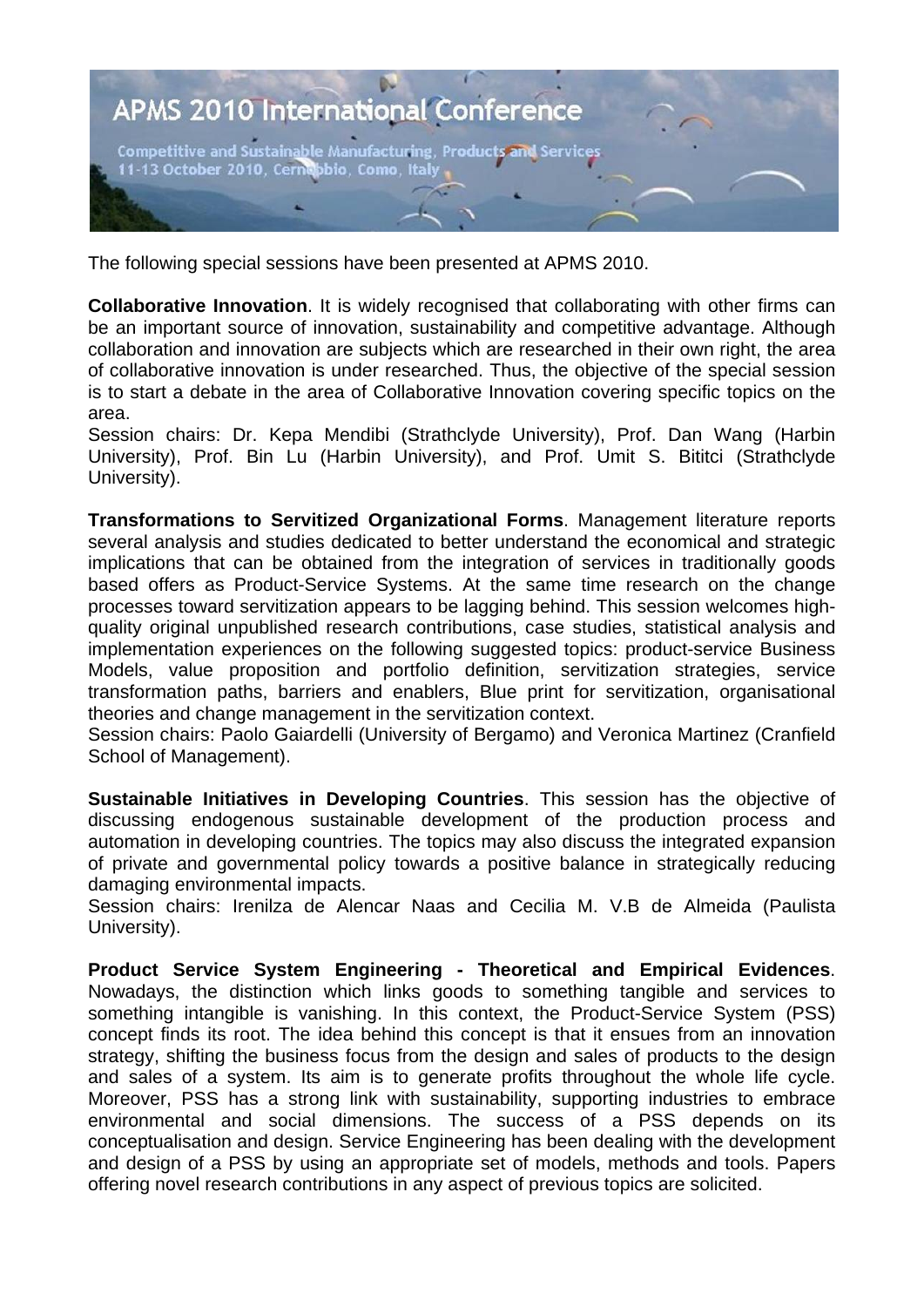Session chairs: Dr. Giuditta Pezzotta, Dr. Sergio Terzi (University of Bergamo) and Carlo Vezzoli (Politecnico di Milano).

**Product-Related Service Delivery Networks Design, Management and Optimization**. Manufacturing companies all over the world are increasingly servitising their business by offering packages of products and services instead of just manufactured goods. One of the most challenging tasks that these companies have to face, is to set-up and manage a service delivery network able to effectively support their products and customers throughout the products life-cycle. As a result, there is a strong need of models, techniques and technologies to support manufacturers in such a complex task. This session welcomes papers covering the following topics: (i) Product-related service delivery network configuration, management and optimization, (ii) Technology enabling the delivery of product-related services, (iii) Field service management and optimization, and (iv) Performance measurement in product-related service delivery network.

Session chairs: Walter Ganz (Fraunhofer Inst. für Arbeitswirtschaft und Organisation IAO), Mario Rapaccini and Filippo Visintin (University of Florence).

**Risk Management as a Powerful Means for Sustainability**. Sustainability is the necessary perspective for industrial organizations to guarantee the resiliency of the environment in which business continuity is not placed in danger. Sustainability needs a pervasive risk management process involving all the levels of the organization, down towards the business operations units. The disruption of business operations due to the occurrence of few operational risks has become a serious threat to the viability and effectiveness of the sustainable business model, largely dependent on the ability of enhancing business opportunities and mitigating the operational disruptions or disturbances. In this sense, operational risk is much more than risks related to operations; in fact operations risk represents only a subset of the operational risks, including risks related to the production process and planning.

Session chairs: Prof. Enrico Cagno and Dr. Guido Micheli (Politecnico di Milano).

**New Product Introduction and Innovation in the 21st century - Methods, Tools and Techniques for new value proposition.** Global customers and markets call for new business models able to improve the offered value propositions, incorporating customisation, cultural aspects as well as sustainability. Continuous innovation in product introduction and development processes are mandatory tasks for the Western manufacturing system in order to face competition from emerging countries. Such innovation requires integration and collaboration as fundamental elements to keep production networks on the market and emphasize their competitive value proposition. In this context, this APMS Special Session calls for original contributions which address methods, tools, techniques, projects and initiatives able to provide any answers to such a new searched model.

This session is jointly supported by IFIP WG 5.1 (www.ifip-wg51.org), European Concept Initiative (www.europeanconcept.org) and LeanPPD European Project (www.leanppd.eu). Session chairs: Dr. Sergio Terzi (University of Bergamo), Dr. Dimitris Kiritsis (Ecole Politecnique Federale de Lausanne), Prof. Chris McMahon (University of Bath), and Prof. Alain Bernard (Ecole Centrale de Nantes).

**Intelligent Non-Hierarchical Manufacturing Networks**. Traditional hierarchical manufacturing networks usually implement centralized strategies and control models, where some of the involved actors are forced to adapt to the constraints and purposes of dominant ones. The application of this centralized model to Non-hierarchical Manufacturing Networks (NHMN) results in many limitations and drawbacks, including substantial performance losses due to poor communication and coordination activities and